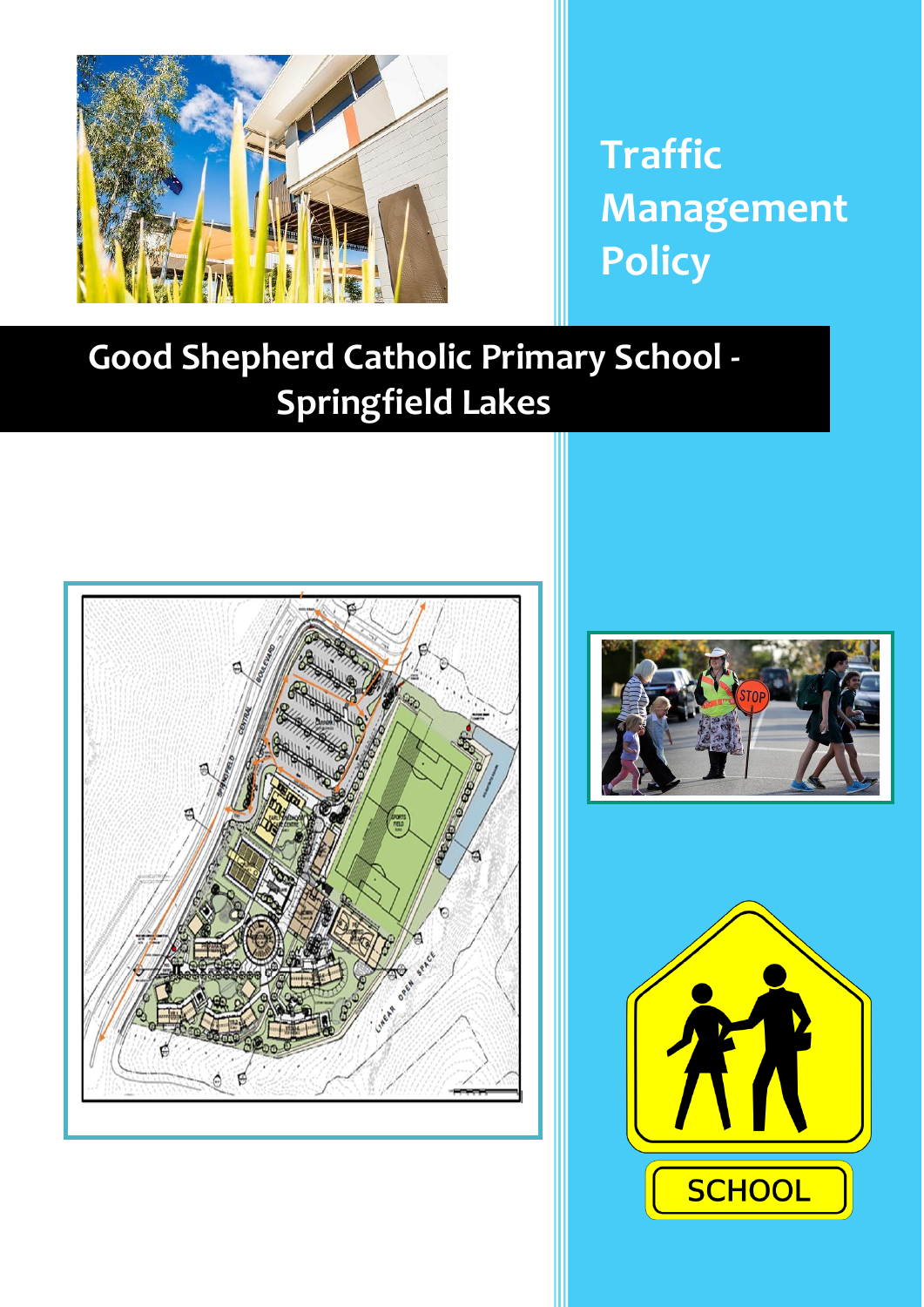# **Good Shepherd's Traffic Management Policy**

## **Contents**

| GOOD SHEPHERD'S TRAFFIC MANAGEMENT PROCEDURES POLICY | $\overline{2}$ |
|------------------------------------------------------|----------------|
| MAP OF GOOD SHEPHERD SITE                            | 3              |
| MISSION AND WAY OF BEING COMMUNITY                   | 3              |
| <b>SCHOOL CONTEXT</b>                                | $\overline{4}$ |
| <b>MORNING PROCEDURES</b>                            | 5              |
| AFTER SCHOOL PROCEDURES                              | 6              |
| <b>SAFETY PROCEDURES</b>                             | 7              |
| <b>PARKING PROCEDURES</b>                            | $\overline{7}$ |
| <b>WALKING AND RIDING TO SCHOOL PROCEDURES</b>       | 8              |
| PEDESTRIAN SAFETY INCLUDING MOBILE PLANT             | 8              |
| ROLE OF TEACHER ON DUTY                              | 9              |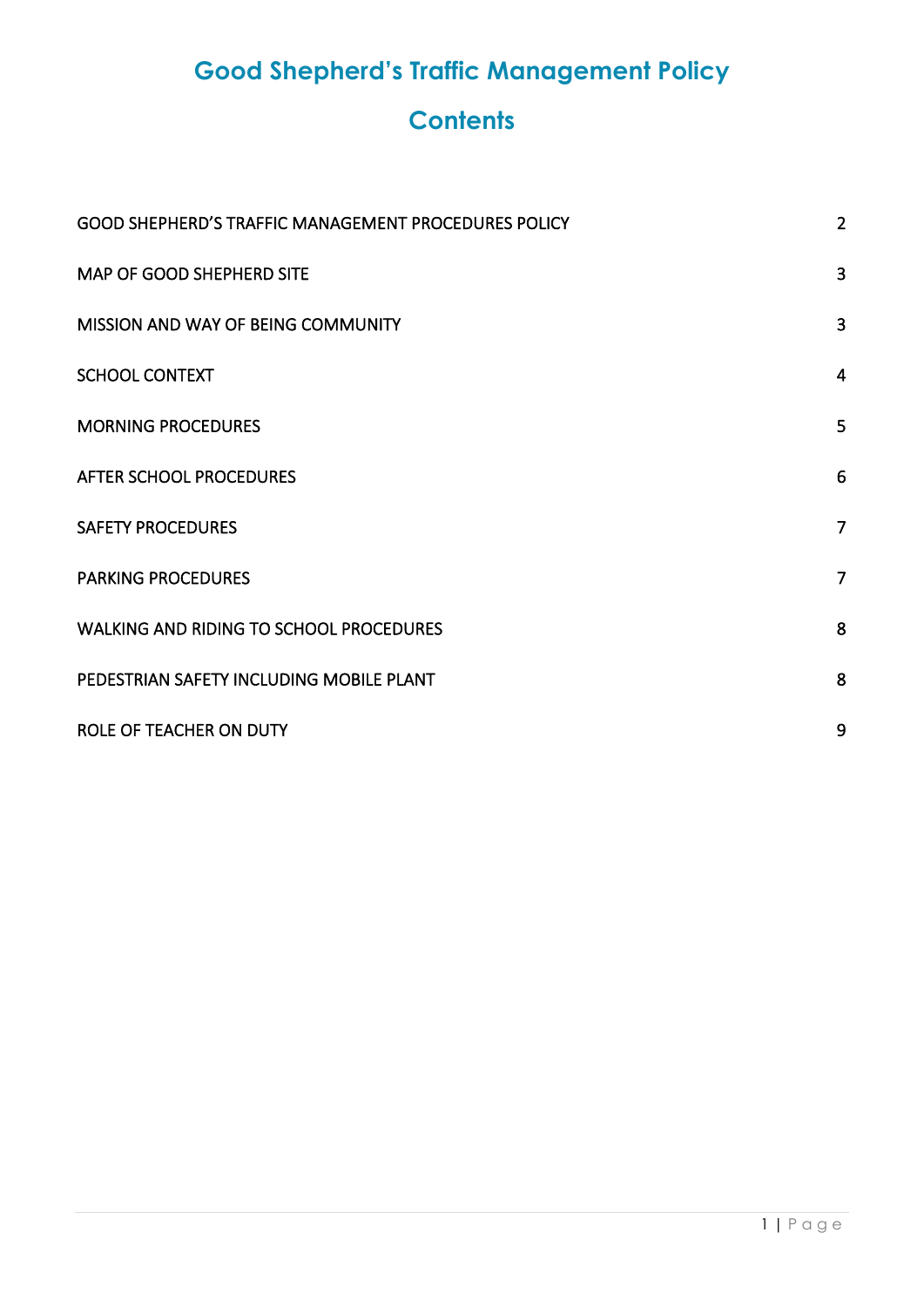

### <span id="page-2-0"></span>**Good Shepherd's Traffic Management and Safety Procedures Policy**

### **Rationale**

Good Shepherd Catholic Primary School, Springfield Lakes aims to create a safe environment for students, staff, and visitors within the grounds of the School. Parking and traffic procedures are highly important to ensure smooth traffic flow and the wellbeing of members of the community.

### **Aims**

The Traffic Management Policy contains specific information about onsite parking, visitors/contractors/volunteers, parents/carers parking on premises, student parking, bicycles, and traffic management devices. The overall aim of this policy is to minimise, as far as possible, the health and safety risk to all users (staff, students, parents, and visitors) of the school site.

### **Implementation**

**Staff:**

- To restrict speed on the school site to a maximum of 10kph
- Be vigilant of pedestrians and other vehicles
- Take extra care at pedestrian crossings
- To arrive before 8.15am
- To park in designated spaces (parking bays closest to Good Shepherd Administration Block, labelled Good Shepherd School Staff)
- Parking in the bus bay area is prohibited
- To avoid departure at 3.00pm. If needing to leave early endeavour to leave between 2.30 and 2.45pm
- Staff rostered on morning and afternoon duty to meet and dismiss students

#### **Parking – Staff**

Staff parking spaces are limited to the front two bays closest to Good Shepherd Administration Block. Every effort is made to accommodate the vehicles of staff and this will increase as the staff grows. The parking bays are, labelled with blue *Good Shepherd School Staff* on the edge of the gutter, also marked in white (Staff) and yellow (Good Shepherd Staff) at the commencement of the parking bay. These parking bays occupation by staff assists with traffic safety.

#### **Parents**

- **To restrict speed on the school site to a maximum of 10kph**
- Be vigilant of pedestrians and other vehicles
- Take extra care at pedestrian crossings
- To drop off/pick-up using **Drive-Through System (Drop, Kiss, Go)**
- **Parents are to refrain from exiting (leaving) their vehicle with drop-off and pick-up. Staff are on hand to support the students.**
- Student resilience to exit the vehicle and collect bags as they walk to the arrival point where staff wait for students.
- **The drive-through system operates between the hours of 8.15 – 8.34am and 3.00 – 3.15pm.** A one-way system around the school rear car park has been designed to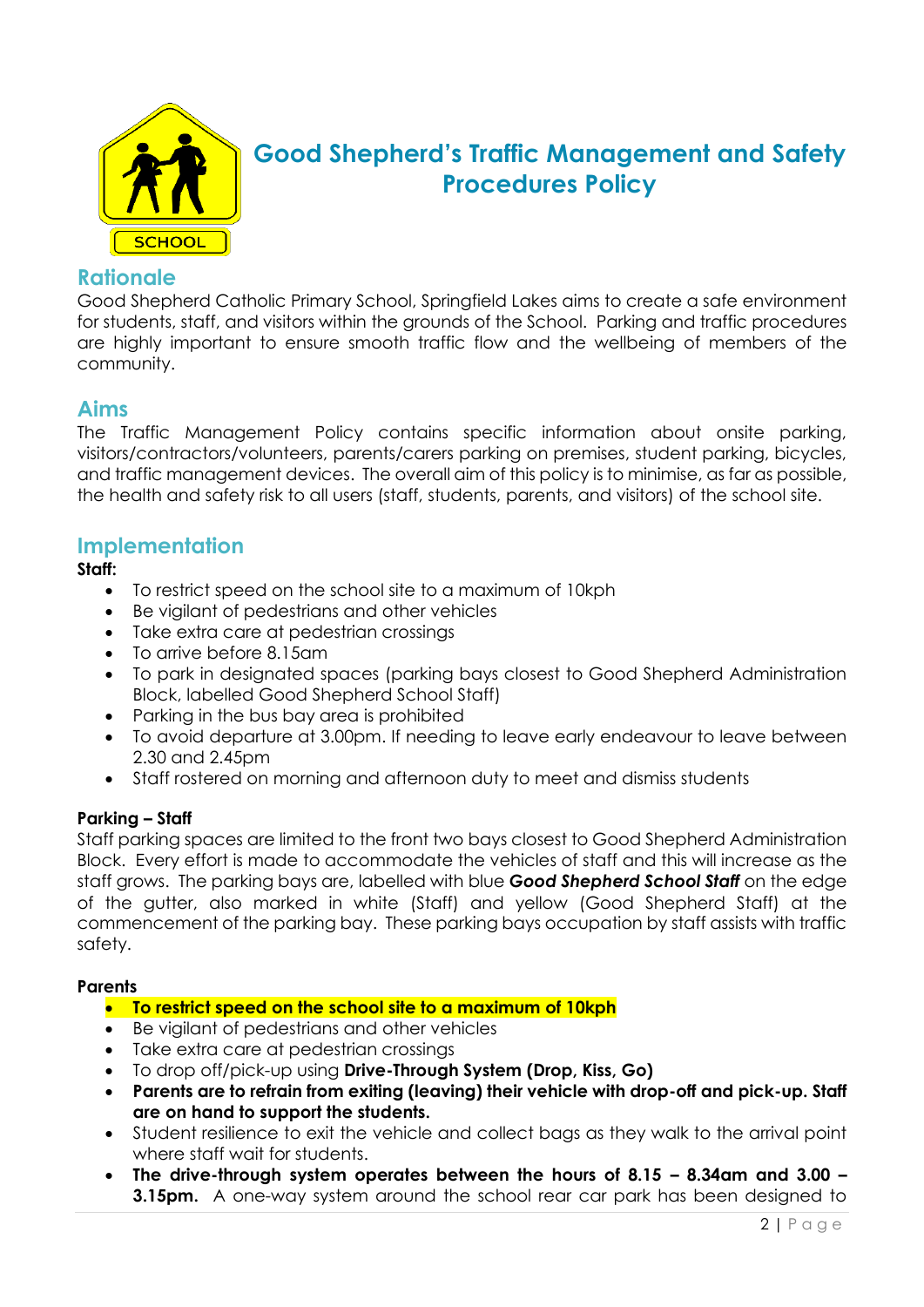ensure traffic movement is predictable and safe. The parent drive-through system is shown in the map overleaf. Parents can exit through the Boulevard, turning left and Opperman Drive turning right from the drop off and pick up zone.

#### **Visitors and Contractors**

- All visitors, including delivery vehicles and contractors are to report to the Good Shepherd Reception in the Administration Office.
- All visitors, including delivery vehicles and contractors temporary parking allocations will be issued from Reception in the Administration Office to those who require parking.
- <span id="page-3-0"></span>• No vehicles will be permitted to enter the school grounds without permission from the Office Staff and Leadership Team, due diligence will apply at all times, regarding the safety of students, staff, parents and visitors.

### **Map of Good Shepherd Site**

<span id="page-3-1"></span>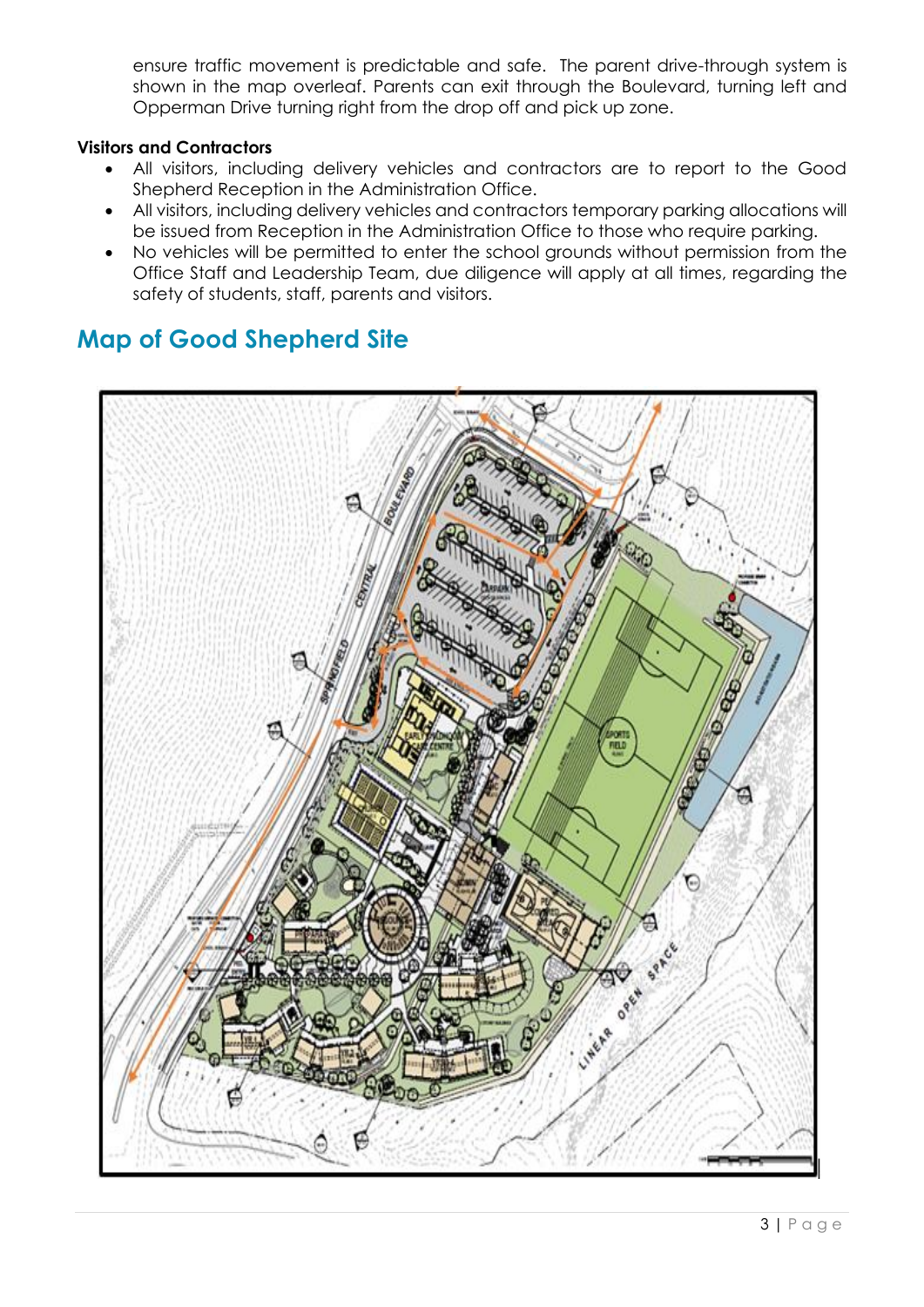### **Mission and Way of Being Community**



Good Shepherd Catholic Primary School Springfield Lakes' Traffic Management Policy is for the purpose of our families and all who drive onto the school site particularly during morning putdown and afternoon pick-up procedures. **Good Shepherd's Mission Statement** and **Good Shepherd's Way of Being Community** encourages respect and promotes wellbeing for all.

Good Shepherd Catholic Primary School takes the health and safety of all site users very seriously. It is, therefore,

imperative that individuals take care, exercise caution when in the school grounds or within the vicinity of the school grounds and follow instructions to avoid risk of injury. If there are any



concerns about traffic safety, they should be reported immediately to the Leadership Team.

The school urges all site users to read the policy carefully and act in accordance with the instructions contained therein. The instructions constitute site rules.

The document will be reviewed annually as the school grows and develops.

(Review dates: January 2016, Term 1 2017 and Term 1 2018, Term 2 2019, Term 2 2020 (reflecting COVID-19 Protocol), Term 1 2021).

### <span id="page-4-0"></span>**School Context**

Good Shepherd Catholic Primary School, Springfield Lakes is situated at 58 Opperman Drive, Springfield Lakes. It has two additional streets running on either side of the school grounds, Springfield Central Boulevard and Grande Avenue (there is no access from Grande Avenue to the school grounds).

The main entrance to the school is on Opperman Drive, off Springfield Central Boulevard. This Drive provides access to the school car park which is a drop-off and pick-up area.

Good Shepherd is located in close proximity to three other schools, (Springfield Central State Primary School, Springfield Central State High School and St Peter's Lutheran College) as well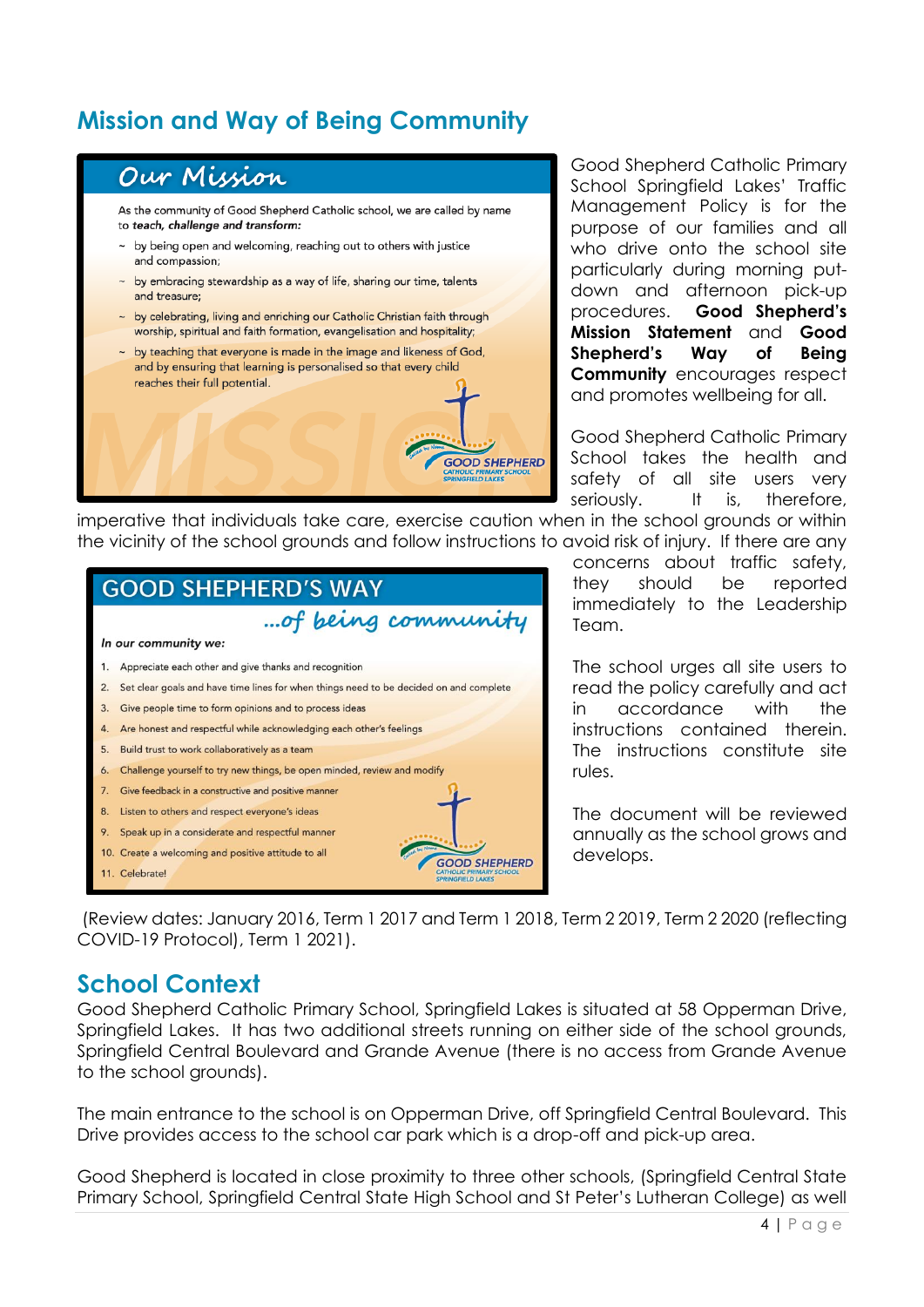as the University of Southern Queensland and the Mater Hospital. In addition, the site also includes Our Lady of the Southern Cross Church and Good Shepherd Centacare Centre.

Due to the high number of school students in the local Springfield Central area, staggered departure times exist between the schools as well as awareness of Church and Centacare traffic.

Good Shepherd's Prep to Year 6 students are dismissed at 2.55pm and walked by the teachers to the pick-up zone.

### <span id="page-5-0"></span>**Morning Procedures and Supervision**

### **Before School Drop-Off**

Supervision commences in the designated classrooms where Good Shepherd Staff read to the children from 8.15 to 8.34am.

OSHC (Outside School Hours Care) operates on site from 6.00am for students arriving prior to 8.15am. Telephone 3324 3910 for more information.

#### **School Drop Off**

Parents are encouraged to use either the drive-through or park and walk to the commencement of crossing where students cross independently to proceed to their learning pod in readiness for learning.

#### **If parents are using the Drive-Through:**

- *Parents are required to literally drop off and pick up. It important that parents do not get out of their vehicle or congregate on the walkways.* Staff are present to assist families.
- *Students are responsible for getting out of the car. Parents can teach their children how to get out of their car. Children love being responsible and parents, you are building resilience in your children, including greeting the staff member.*
- *No parents will be permitted to enter the school grounds. Only staff and students are permitted to enter the grounds as per COVID-19 Guidelines.*
- *Students will be met by staff, each morning, at the drop off area.*
- In the afternoon, the same procedures apply. Parents, due to social and physical *distancing, will not have the luxury of gathering for conversation, whilst waiting for their child/children.*
- *Parents will be required to drive through or park and wait in their vehicle or wait on the opposite side of the crossing with physical distancing.*

When exiting the School's Drop Kiss Go please use extreme caution while entering and exiting.

**Parents may walk their children to the school crossing; they are not free to cross over, however, may Kiss and Go. The students are asked to cross independently.** During COVID-19 parents cannot gather for a chat, however, may catch up on the path opposite the Church in the Carpark, whilst maintaining social distancing.

These procedures are in place for the wellbeing of all and the prevention of spreading COVID-19. *REMEMBER, we are in this together!*

#### **Pedestrian Crossing**

All community members, (Church, School or Centacare) for the purpose of safety are asked to access the crossing.

That all pedestrians comply with occupational safety by: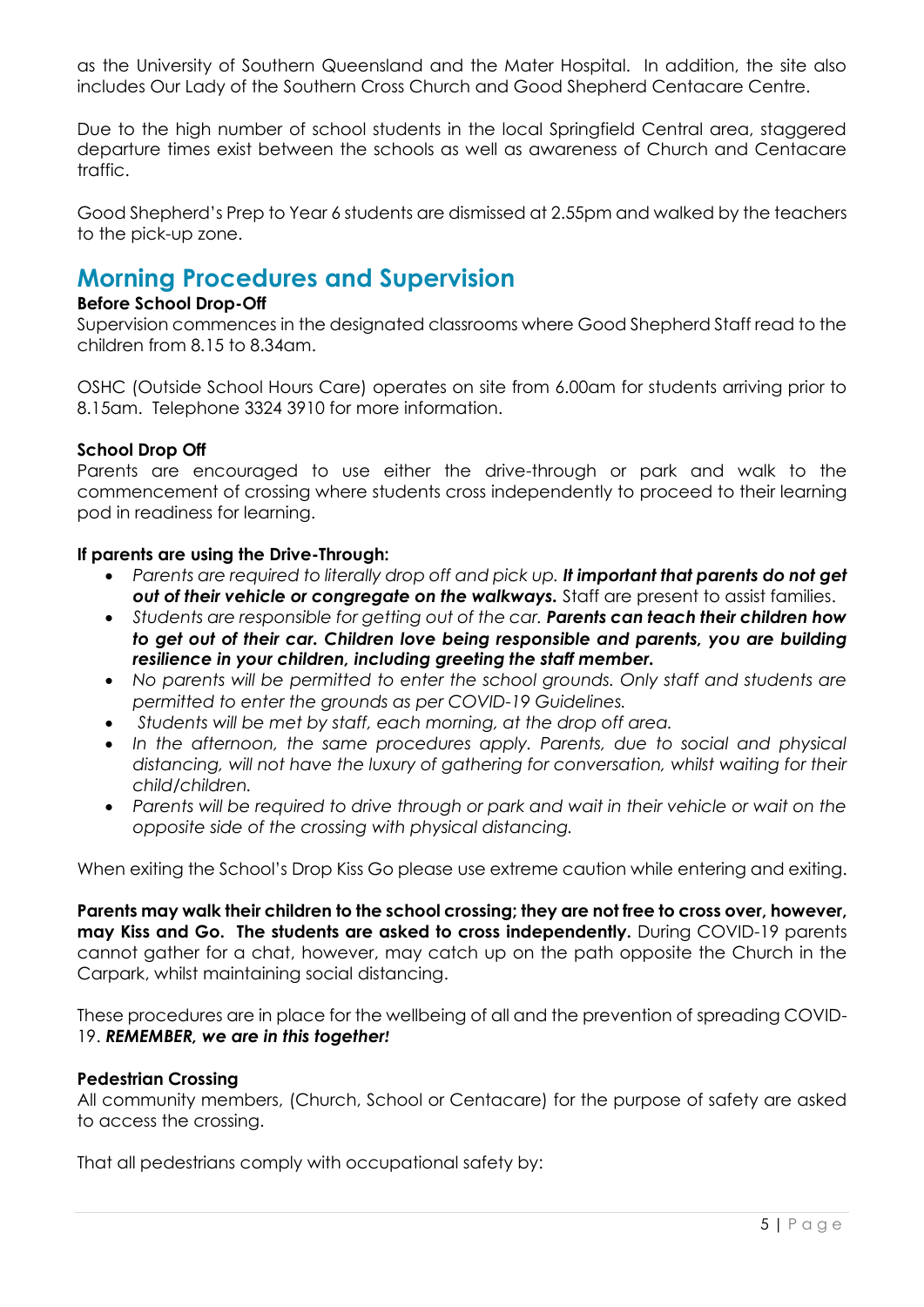- Respecting the use of the car park pedestrian crossing, rather than randomly crossing the road leading to the Catherine McAuley Boulevard.
- Ensuring all students are escorted by an adult when using the pedestrian crossing if a staff member is not on duty.
- Ensuring that all cyclists must dismount bicycles, all scooter/skateboard riders also dismount on school footpaths.

### <span id="page-6-0"></span>**After School Procedures**

Supervision starts from the 2.55pm dismissal bell and finishes at 3.15pm in the pick-up area. Social stories are created by teachers to show children what this looks like.

**OSHC** (*Outside School Hours Care*) operates on site from 2.55pm to 6.00pm for students needing supervision beyond 3.15pm. Contact OSHC on 23324 3910 for details.

Parents are encouraged to use either the Drive-Through or park and wait on the opposite side of the crossing to collect students:

### **School Pick up**

Parents are encouraged to use either the drive-through or park and walk to the commencement of crossing where students cross independently to proceed to meet their family member.

If parents are using the Drive-Through:

- Parents are required to literally pick up. Staff are present to assist families**. It is important that parents do not get out of their vehicle or congregate on the walkways, unless they are social distancing.**
- Students are responsible for getting into the car. Parents can teach their children how to get out and into their car and undo seat belts Children love being responsible and parents, you are building resilience in your children.
- No parents will be permitted to enter the school grounds. Only staff and students are permitted to enter the grounds as per COVID-19 Guidelines.
- Staff on duty, each afternoon, at the pick-up area to assist students.
- Parents, due to social and physical distancing, will not have the luxury of gathering for conversation, whilst waiting for their child/children.
- Parents will be required to drive through or park and wait in their vehicle or wait on the opposite side of the crossing with physical distancing.

When exiting the School's Drop Kiss Go please use extreme caution while entering and exiting.

### **There is no pick-up via the Springfield Central Boulevard stairs and gate.**

Good Shepherd recommends parents inform their children as to how and when they will be picking the students up on a daily basis. The school understands that circumstances change which is why students are supervised until 3.20pm until parents arrive. Students who have not been met by their parents will be taken to the Administration Building to wait for their parents. **If parents are running late, please phone the Office 3437 5000 and alert staff to the late arrival. Students need to be collected by 3.20pm at the latest.** After this time, students will be referred to OSHC (Outside School Hours Care) if enrolled in the service. Students not picked up will be referred to the Police as part of student protection.

*Good Shepherd operates a highly efficient, effective and safe, Drive-Through before and after school pick-up program, developed by the Queensland Government.* Staff escort students to their oncoming vehicles, which are easily identified by a Family's Named Identification Tag on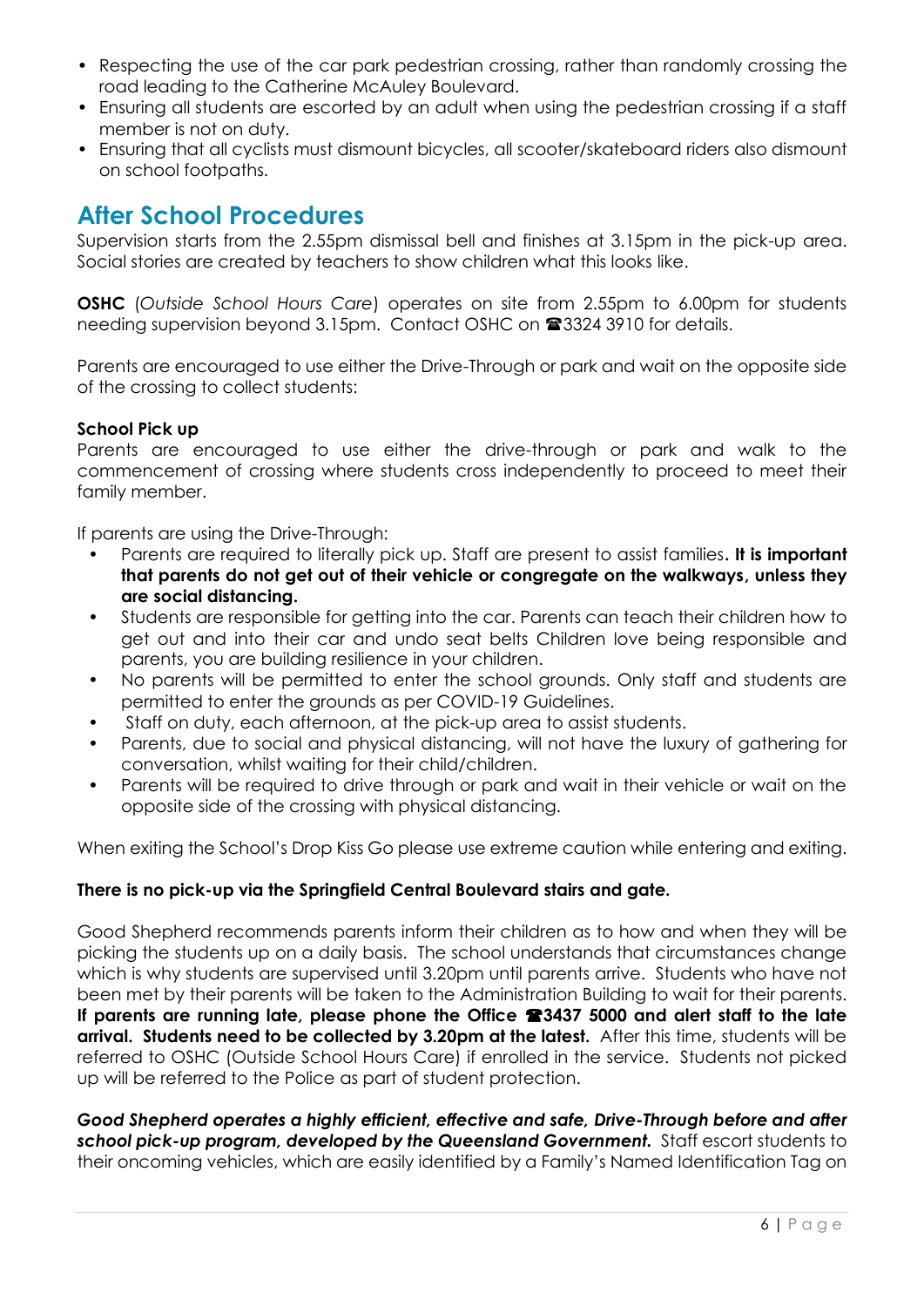the vehicle's visor (each family is issued with two (2) Identification Tags upon enrolment acceptance or for Prep students, at the beginning of Term 1).

Parents are asked to **remain in their vehicles at all times when picking up via the Drive-Through.** If it is necessary to assist your child with their seat belt, please pull forward into a parking bay to do so. This eliminates traffic congestion during the loading process.

### <span id="page-7-0"></span>**Safety Procedures**

These procedures aim to provide a safe and more efficient pick-up and drop-off system for Good Shepherd's community.

- **Identification Tags** have been issued to families with their surname printed on it. We ask that parents display this in an area that is clearly visible, when they approach the school. This could be either on the dashboard or the sun visor of the vehicle.
- As parents approach the pick-up zone, a teacher on duty will call the name printed on the Identification Tag. Your child will then move towards the front of the pick-up area. Note: It is only necessary to display the **Identification Tag** in the afternoon. In many situations, the students are ready and waiting for their parents as they pull into the pickup zone due to their awareness of their family vehicle.

### **Traffic Procedures for Drop-Off and Pick-Up Zones**

- It is important that parents follow the Good Shepherd Staff's directions on duty (*wearing Safety Hi Vis vests with the school logo*) in the car park to ensure safety and wellbeing of all children.
- When approaching the 10km school grounds after school, please ensure that your Family Identification Tag is clearly visible, and you are travelling at the required speed. Staff are on duty at the school crossing and will wave cars through or stop cars when necessary to allow for groups of students, School, Centacare, Church pedestrians to proceed.
- All cars in pick-up zones need to remain in a continuous line. Please wait in this line (i.e. do not overtake) until you reach the drop-off and pick-up zone, moving to the top of the lane. It may take a few moments longer, but it will ensure student's and your safety.
- All drivers need to be aware of the buses pulling in and out of the bus put-down and pick-up zone which is also accessed as a pick-up and drive-though.
- When you approach the school, a staff member, on duty will call out your child's surname using a megaphone. Your child is to stand and walk to the top of the line or close to this point and wait with the staff member until your car has come to a complete stop.
- At no time are parents to park in these zones. There are designated parking areas if you need to leave your car for any reason.
- If parents arrive early and their child is not present to be collected, parents must drive through the pick-up zone and complete a circuit.
- Good Shepherd advises parents to delay pick-up times to avoid congestion in these areas.
- It is extremely unsafe to double park. No child will be permitted to enter a car that is double parked.
- Please ensure that all driveways and access points, remain clear at all times.

### <span id="page-7-1"></span>**Parking Procedures**

### **Traffic Procedures for Parking**

- There is parking available for parents in the school car park.
- Parents are not to leave their car when in a drop-off or pick-up zone.
- Parents are not to park in the designated staff car park areas.
- There is disabled parking available in the car park.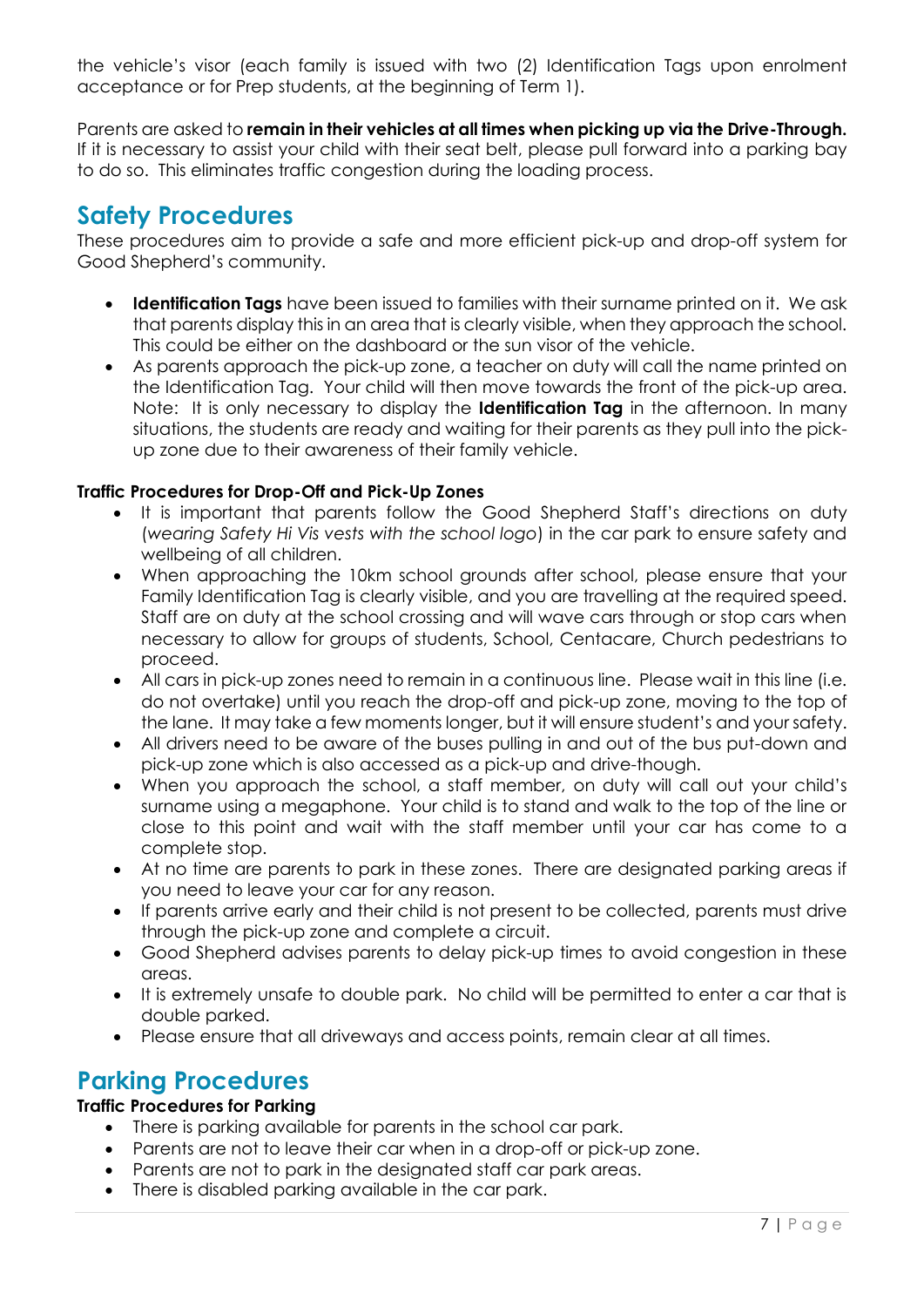• Parents are not to leave pre-school or school aged children in the car.

### **Parishioners and Centacare**

- There is parking available for School, Parishioners and Centacare visitors in the school car park for a short time
- There is parking available for School, Parishioners and Centacare staff in the school car park in consultation with the Principal
- Parishioners and Centacare visitors are not to leave their car when in a drop-off or pickup zone.
- Parishioners and Centacare staff are **not to park in the designated staff car park areas**.
- Parishioners and Centacare staff and parents are not to park in the drop-off, pick-up zone at any time. This causes problems when parking or reversing. Cones will be in place to prevent parking morning and evening due to dangerous procedures of parents taking students out of the car and putting students into the car.
- There is disabled parking available in the car park for card holders.
- Parishioners and Centacare visitors are not to leave pre-school or school aged children in the car.

### <span id="page-8-0"></span>**Walking and Riding to School Procedures**

### **Procedures for Students Walking and Riding to School**

- Students must enter the school using Opperman Drive or Springfield Central Boulevard if walking to school.
- All students who are riding to school must wear a helmet and dismount their bike/scooter/skateboard when entering the school grounds from Opperman Drive. Students should then walk their bike/scooter/skateboard to the lock up area.
- All students who are walking or riding to school, must cross the road using the traffic lights if required when coming along Springfield Central Boulevard.
- No adult is to access their phone whilst crossing over the crossing.

### <span id="page-8-1"></span>**Pedestrian Safety Including Mobile Plant**

#### **Pedestrians**

That all pedestrians (*Church, Centacare, Good Shepherd School, and visitors*) comply with occupational safety by:

- Respecting the use of the car park pedestrian crossing, rather than randomly crossing the road leading to the Catherine McAuley Boulevard, especially after 8.00am Mass.
- **Ensuring that Mobile Phones are not in use (texting or reading text-messages) when accessing the Pedestrian Crossing**
- Ensuring all students are escorted by an adult when using the pedestrian crossing if a staff member is not on duty.
- Ensuring that all cyclists must dismount bicycles, all scooter/skateboard riders also dismount on school footpaths.

#### **Powered Mobile Plants**

A Powered Mobile Plant is a plant that is provided with some form of self-propulsion that is ordinarily under the direct control of an operator. Examples of a Powered Mobile Plant include:

| All-terrain vehicle                                         | Bus, vehicle or utility   |  |
|-------------------------------------------------------------|---------------------------|--|
| Cherry picker or mobile lift/hoist/elevated work   Forklift |                           |  |
| platform                                                    |                           |  |
| Mobile digging equipment                                    | Motorised buggy/golf cart |  |
| Ride on mower                                               | Ride on vacuum/sweeper    |  |
| Segway or mobility devices                                  | Tractor                   |  |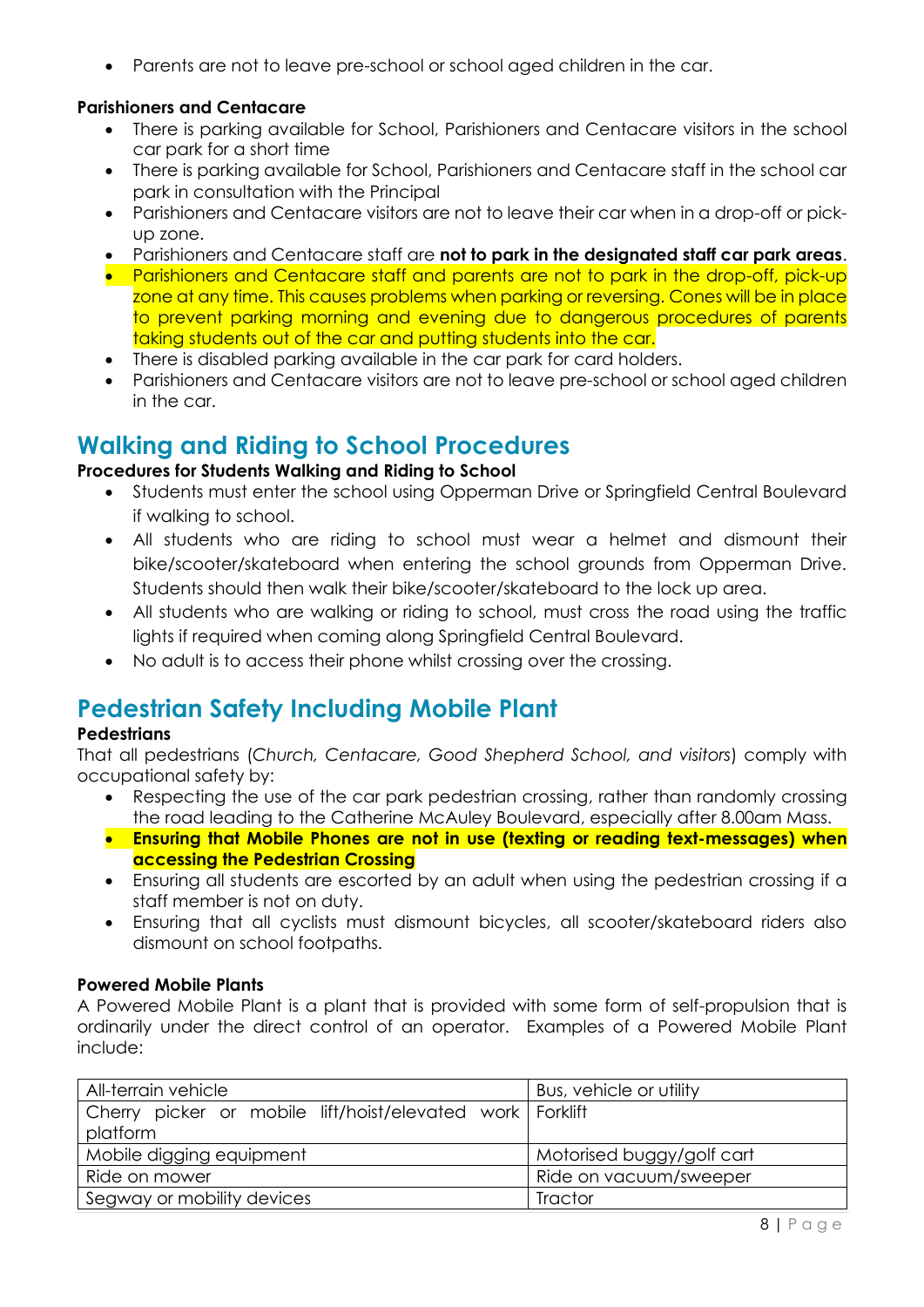**That the use of all Powered Mobile Plants within Good Shepherd's site complies with occupational safety by:**

- Ensuring that no Powered Mobile Plant is to be used whenever and wherever there are pedestrians accessing pathways.
- Ensuring that where children and their families (including younger siblings) are present within the school vicinity and that there is the possibility that they can be anticipated to move around the area at any time of the day, no mobile plant is to operate.

Good Shepherd community strongly urges that for the purposes of rigorous safety, all internal and external community members respect the safety requirements by:

- 1. Ensuring that a Powered Mobile Plant is not used until a safe operating procedure is in place.
- 2. Ensuring that there is no parking of the Powered Mobile Plant on/or across pedestrian pathways.
- 3. Ensuring that there is no parking on any grass area around the school grounds for the purpose of safety.
- 4. Ensuring that all occupiers (School Community, Parish and Centacare) of Good Shepherd's Traffic Management site participates in all updates and review processes of the school's *Traffic Management Plan* with the school's Leadership Team, WHSO and other relevant personnel to maintain safety at all times.

#### **Communication**

Leadership takes seriously the responsibility to communicate the Traffic Management Plan to all Staff, **inclusive of School, Parish and Centacare Communities, Contractors and other stakeholders**.

### <span id="page-9-0"></span>**Role of Good Shepherd Staff on Duty**

- All staff on duty must wear a yellow (hi-vis) vest with the Good Shepherd Logo on the back for identification.
- A staff member is on the crossing duty
- A staff member calls out the name of the student using a megaphone to inform them of the approaching family vehicle
- A staff member, if required, walks the student to the car and assists where necessary.
- Staff members monitor and supervise the students waiting for the arrival of their parents.
- **All staff ensures that all drivers are exercising safety**.
- **Supervision of** *Duty of Care* **for all students.**
- **Staff are not free to engage in conversations with parents whilst on duty. Free to make an appointment.**